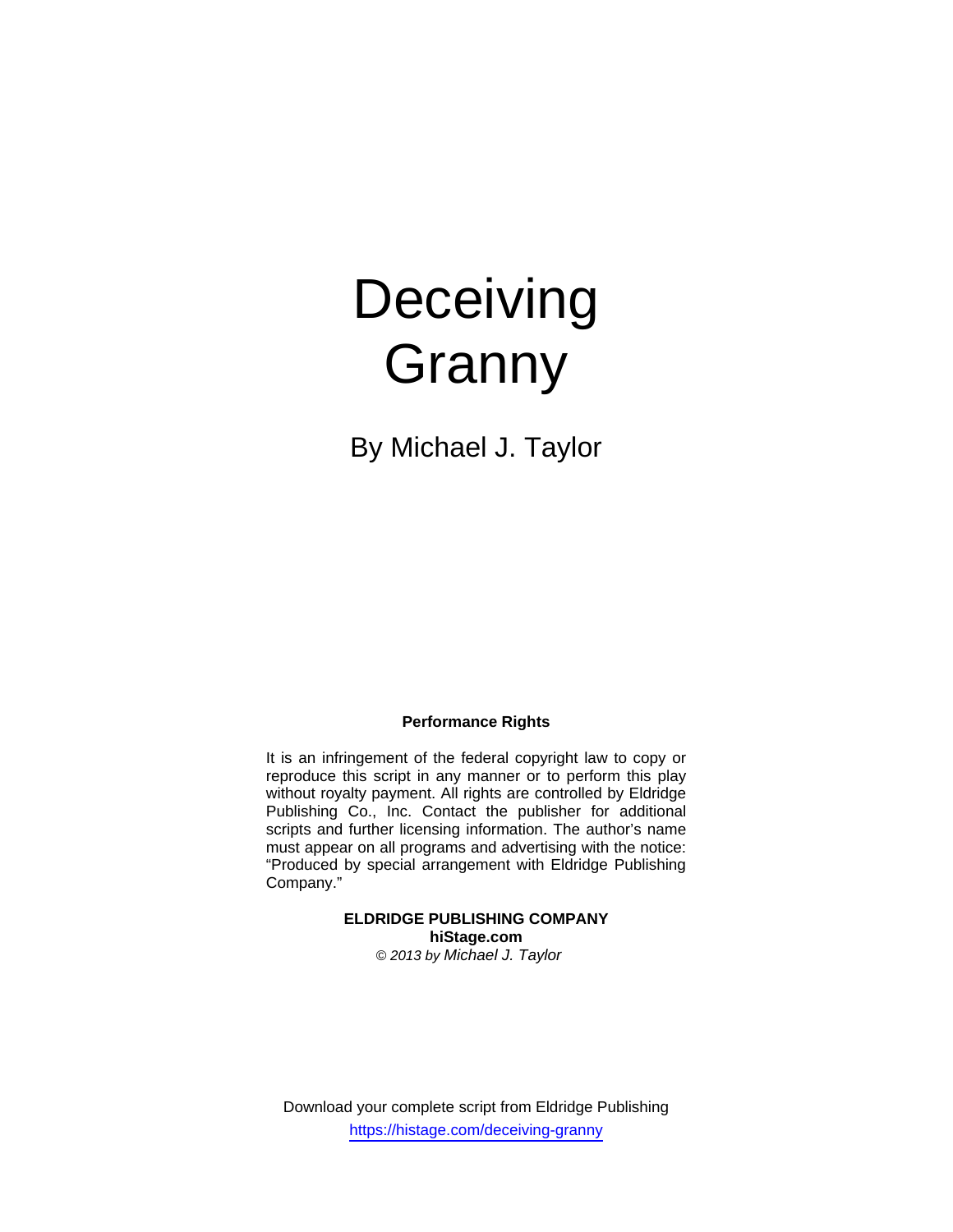#### *Deceiving Granny - 2 -*

# **DEDICATION**

*To my mother and father, thank you for never questioning my choice to pursue the arts and do what I love.* 

## **STORY OF THE PLAY**

Newlyweds Sam and Margaret Howard discover they are in line to inherit \$3.5 million from his great-grandmother whom he has never met. But before she is willing to add them to her will she wants to meet Sam and his new wife face to face to make sure they are "worthy." Of course, nothing goes smoothly, especially since Sam is hiding an expensive diamond necklace for his boss, two burglars mistake their home for another, and the neighbor's vague grandmother has wandered off… and may be somewhere in their house! Their friends, Rob and Kelsey, go to extremes to help the newlyweds when they think the "real" great-grandmother has died after eating peanuts. With Rob dressed and acting like an old lady, can the two couples pull off their scam in spite of a curious cop and cautious attorney? The funny and frantic action never slows in this farce!

#### **ORIGINAL PRODUCTION**

 *Deceiving Granny* had its world premiere in October, 2012 at the Frankfort Theatre in Frankfort, Indiana. The production was under the direction of Michael J. Taylor and Annaka Grismer with the following cast:

 Margaret: Whitney O'Brien; Kelsey: Natali Bacon; Abby: Brittani Howell; Officer Tina: Jordan Flora; Grandma: Mary Parks; Old Lady: Chelsea Brooks; Courtney: Sarah Butchko; Drake: Jessy Woodruff; Sam: Aaron Smith; Rob: Dakota Isgrigg; Pete: Jonatan Lopez; Dave: Kris Carey.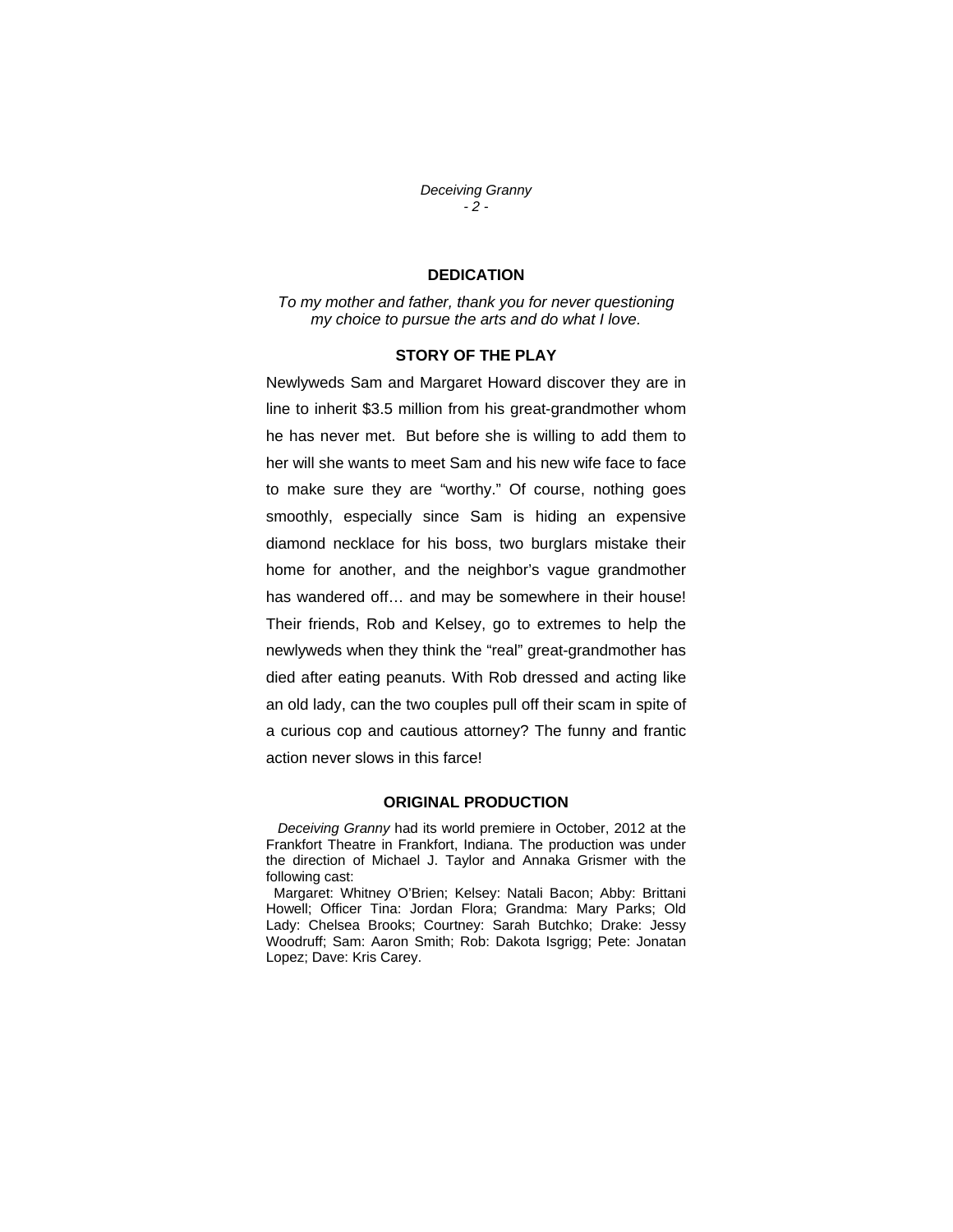*Deceiving Granny - 3 -* 

# **CAST OF CHARACTERS**

*(5 m, 7 w)* 

**MARGARET:** Mid 20s, sweet and good-natured.

**KELSEY:** Margaret's best friend, sharp-tongued.

**ABBY:** A naive thief.

**OFFICER TINA:** The neighborhood's new rent-a-cop.

**GRANDMA:** A sweet little old woman, confused.

**OLD LADY:** A brass old woman.

**COURTNEY:** A young lawyer.

**DRAKE**: A tough guy thief. (Could also be female.)

- **SAM:** Margaret's husband, loyal with a good sense for business.
- **ROB:** Kelsey's husband. A good ol' boy.

**PETE:** Late 70s, taxi driver.

**DAVE:** The guy next door.

## **SETTINGS**

The living room / dining room of Sam and Margaret's beautiful two-story townhouse. The front door with a window pane or sidelight is UPS and the entry area may be raised a step or two. Near the entry is a large picture window with curtains. There is coat closet located under the stairs and a mirror nearby. Further down is a door to a powder room. In addition to the usual living room furniture, there is a dining set with the table covered with a long tablecloth and set for dinner. The kitchen and home office are offstage. Up the stairs are two doors, one to a master room and one to a guest room.

## **SYNOPSIS OF SCENES**

**ACT I Scene 1: Early evening. Scene 2:** The next morning. **ACT II Scene 1:** Later that evening.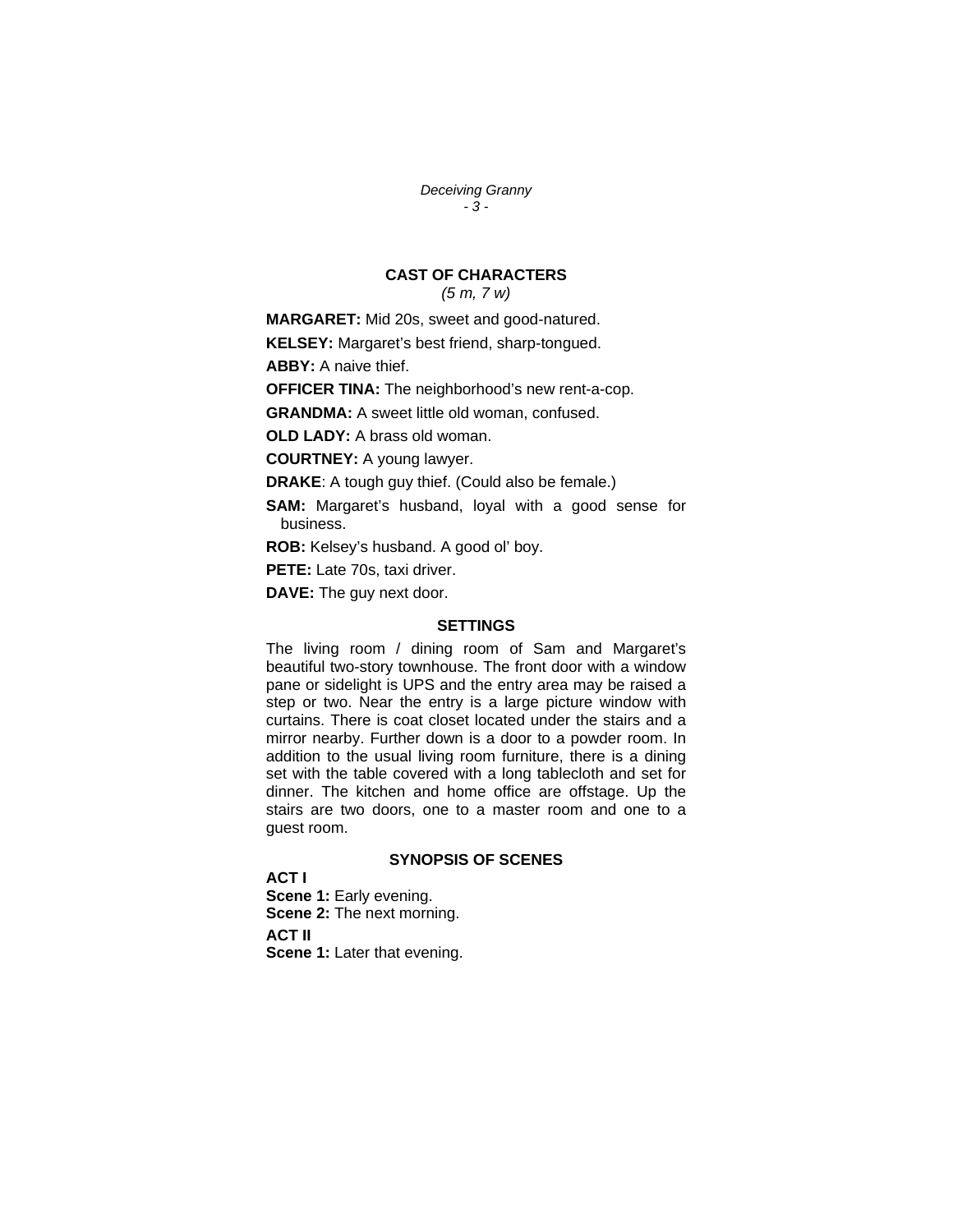*Deceiving Granny - 4 -* 

## **ACT I Scene 1**

*(AT RISE: MUSIC plays loudly throughout the living/dining room of Sam and Margaret's town home. MARGARET enters from the kitchen carrying tableware. She starts to set the table. SFX: Phone rings. She answers the phone.)* 

## **Scene 1**

*(AT RISE: MUSIC plays loudly throughout the living/dining room of Sam and Margaret's town home. MARGARET enters from the kitchen carrying tableware. She starts to set the table. SFX: Phone rings. She answers the phone.)* 

**MARGARET:** Hello... Hello! *(Checks her phone to see the battery is low.)* Oh shoot. Hold on, my battery is dying. *(MARGARET plugs it in.)* Hello? I'm sorry I can't hear you. Let me turn the music down. *(SHE moves with the phone now plugged into the wall to turn off the radio, but wraps the cord around a lamp knocking it off the table.)* Oh gosh. *(Replaces the lamp back on table. Into receiver.)* Hello?... hold on. *(She walks back to the radio, extending the cord beyond its limits, unplugging it. She shuts off the music. Into the phone.)* Okay, sorry about that... Hello... *(Realizes she is unplugged.)* Eh, this stupid phone. *(Into phone)* Sorry, whoever you were. *(MARGARET plugs the phone back in setting it on the end table.)* 

*(SAM enters from the front door.)* 

**SAM:** Well, hello, beautiful. **MARGARET:** Hi, handsome.

*(SAM takes off his jacket and hangs it up. MARGARET continues to set the table*.)

**SAM:** How is your day?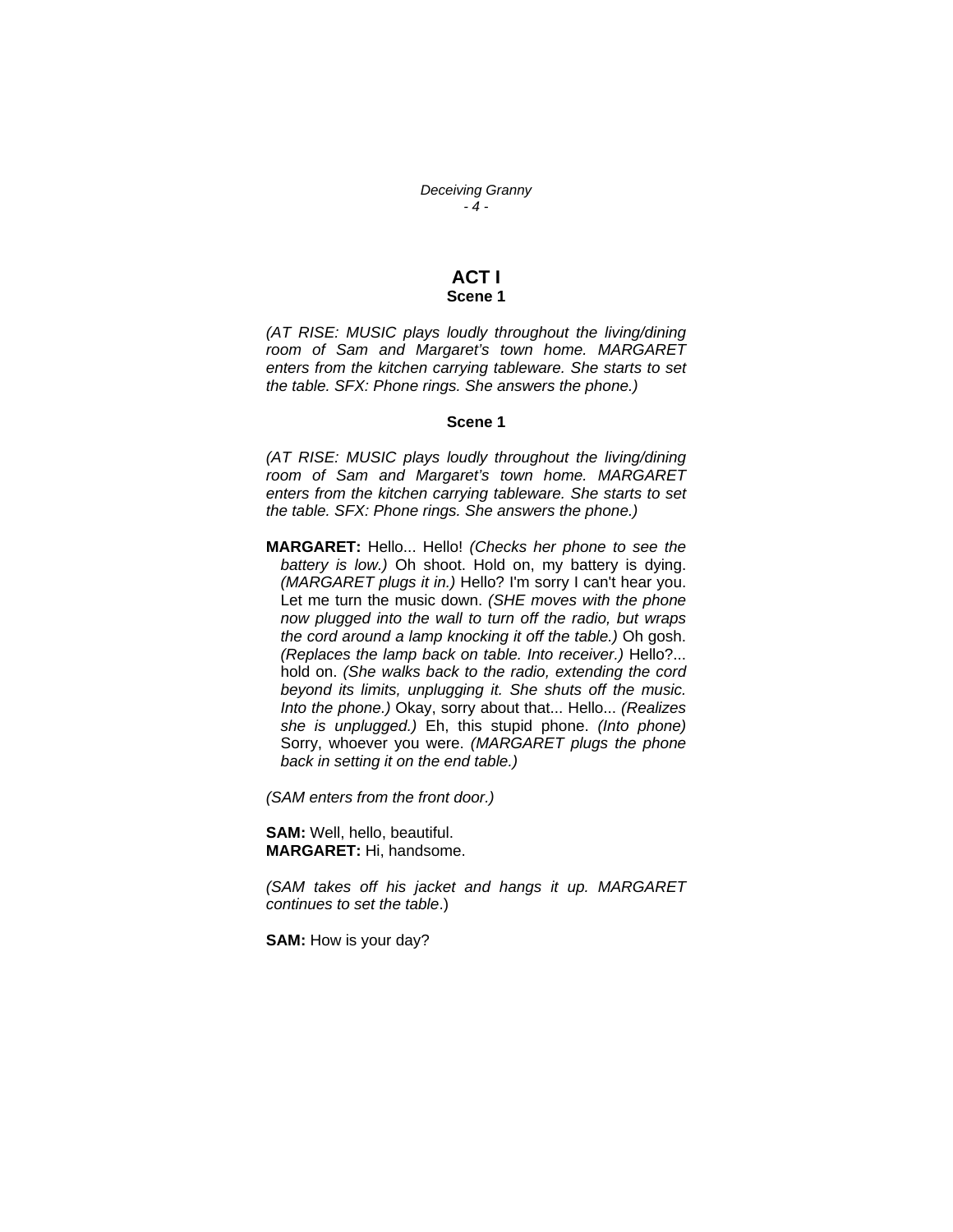*Deceiving Granny - 5 -* 

**MARGARET:** My cell phone battery is officially dead.

**SAM:** Already? You just got a new one.

**MARGARET:** At least I can plug it in and it still works.

**SAM:** Great, then just leave it plugged in.

**MARGARET:** That kinda defeats the purpose of a cell phone.

**SAM:** Point taken. *(HE steps down into the room and kisses MARGARET.)* We can take it in on Monday. Something smells good.

**MARGARET:** Oh, I hope so. Cooking is not my strength.

**SAM:** Well, I never said I married you for your culinary skills. **MARGARET:** Thank the lord for that.

**SAM:** Rob and Kelsey show up yet?

**MARGARET:** Not yet.

**SAM:** Did the lawyer call?

**MARGARET:** Nothing so far.

**SAM:** Eh. I'm so antsy. We are going to be rich.

**MARGARET:** We don't know that for sure.

**SAM:** How many people do you know have a Great-Grandmother they've never met who decides to just will them \$3 million.

**MARGARET:** Nothing has been decided. She still wants to meet us first.

**SAM:** I know I know.

**MARGARET:** How was work?

**SAM:** Actually not bad. Mr. Becker said the entire office is in line for a one percent raise.

**MARGARET:** Ooh, one percent. Big spender.

**SAM:** For Mr. Becker that is huge. The guy is a stingy jerk. If Scrooge and Bob Knight had a love child, it would be Mr. Becker.

**MARGARET:** How long have you been thinking that one up? **SAM:** The guy would be nothing without his wife. He married

into money. You'd think he'd remember what it was like to have nothing.

**MARGARET:** Well, I guess you take what you can get.

**SAM:** However, since Kyle Harper transferred, there is an opening in the upper office. Mr. Becker said I could be in line for that spot.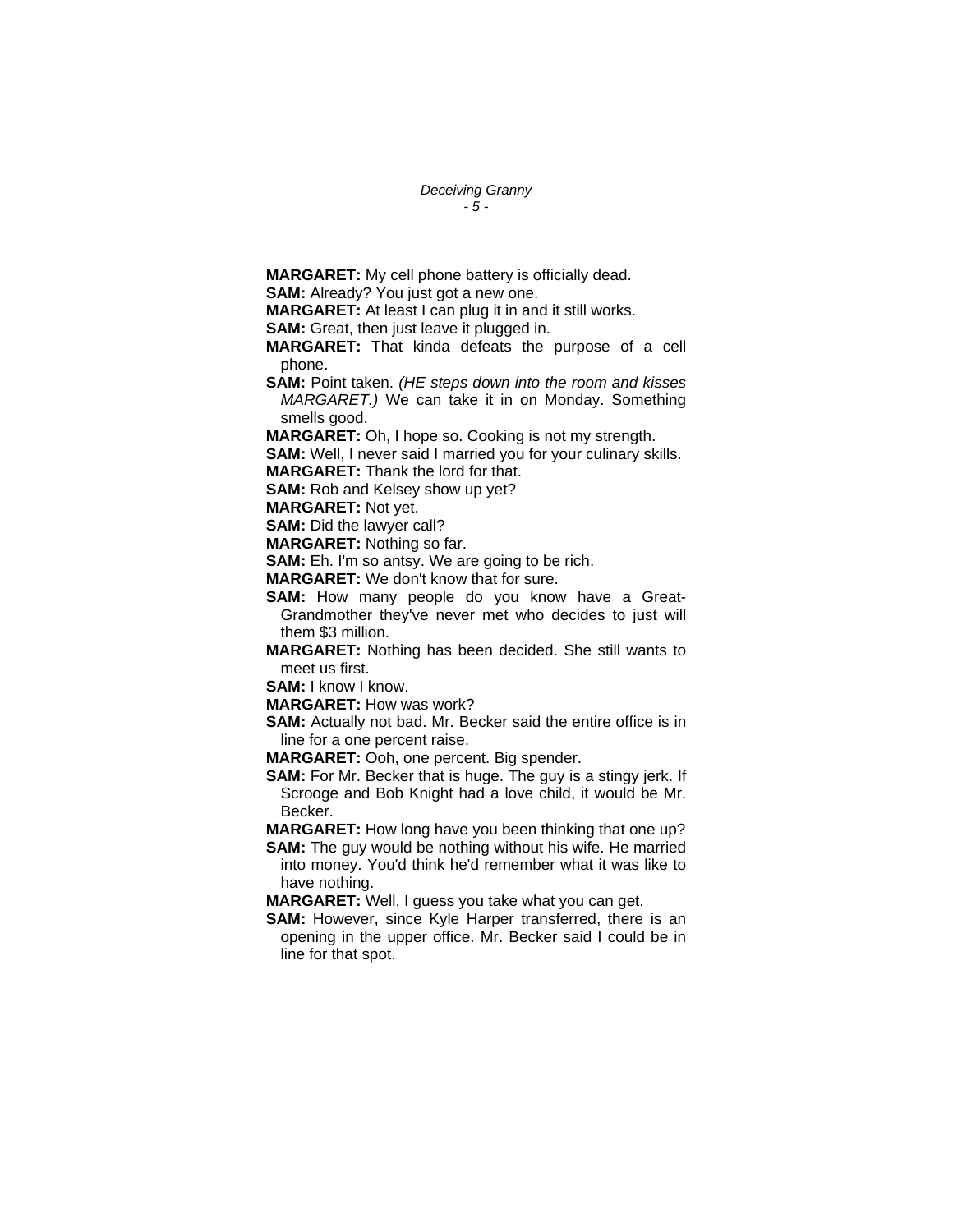*Deceiving Granny - 6 -* 

**MARGARET:** Honey, that's wonderful. **SAM:** I just need to do him a small favor. **MARGARET:** A favor? **SAM:** Yep. **MARGARET:** What kind of favor? **SAM:** Just a little side job. **MARGARET:** What kind of "side job"? **SAM:** Nothing... Besides once we get Grandmother's inheritance it won't matter anyway. **MARGARET:** Why are you being sketchy? **SAM:** I'm not...

*(SFX: Buzz. The oven timer goes off.)* 

**MARGARET:** That's the sauce. We don't have the money yet, so don't count your chickens.

**SAM:** I'll let you finish dinner. I'm going to change. **MARGARET:** Fine, but I want to hear more about this "favor." **SAM:** Trust me, it's not that big of a deal. **MARGARET:** We'll see. **SAM:** Go. Kelsey and Rob could be here at anytime. **MARGARET:** Fine. *(SHE exits into kitchen.)* 

*(Once she is off SAM opens his briefcase and pulls out a black jewelry box. He holds it with caution as he surveys the room. He opens the closet door located under the stairs and hides the box on the upper shelf. He then runs upstairs. Beat. SFX: Phone rings.)* 

**SAM:** *(From upstairs.)* Margaret, your phone!

*(SFX: Phone rings.)* 

**MARGARET:** *(From kitchen.)* Sam, will you get the phone! *(No response. SHE looks out into the living room.)* Sam? Eh... *(SHE answers the phone.)* Hello? Oh hello, Dave. Was that you earlier? Sorry, my phone keeps dying. Have I seen who? Your grandma... I don't think so, I'm sorry.